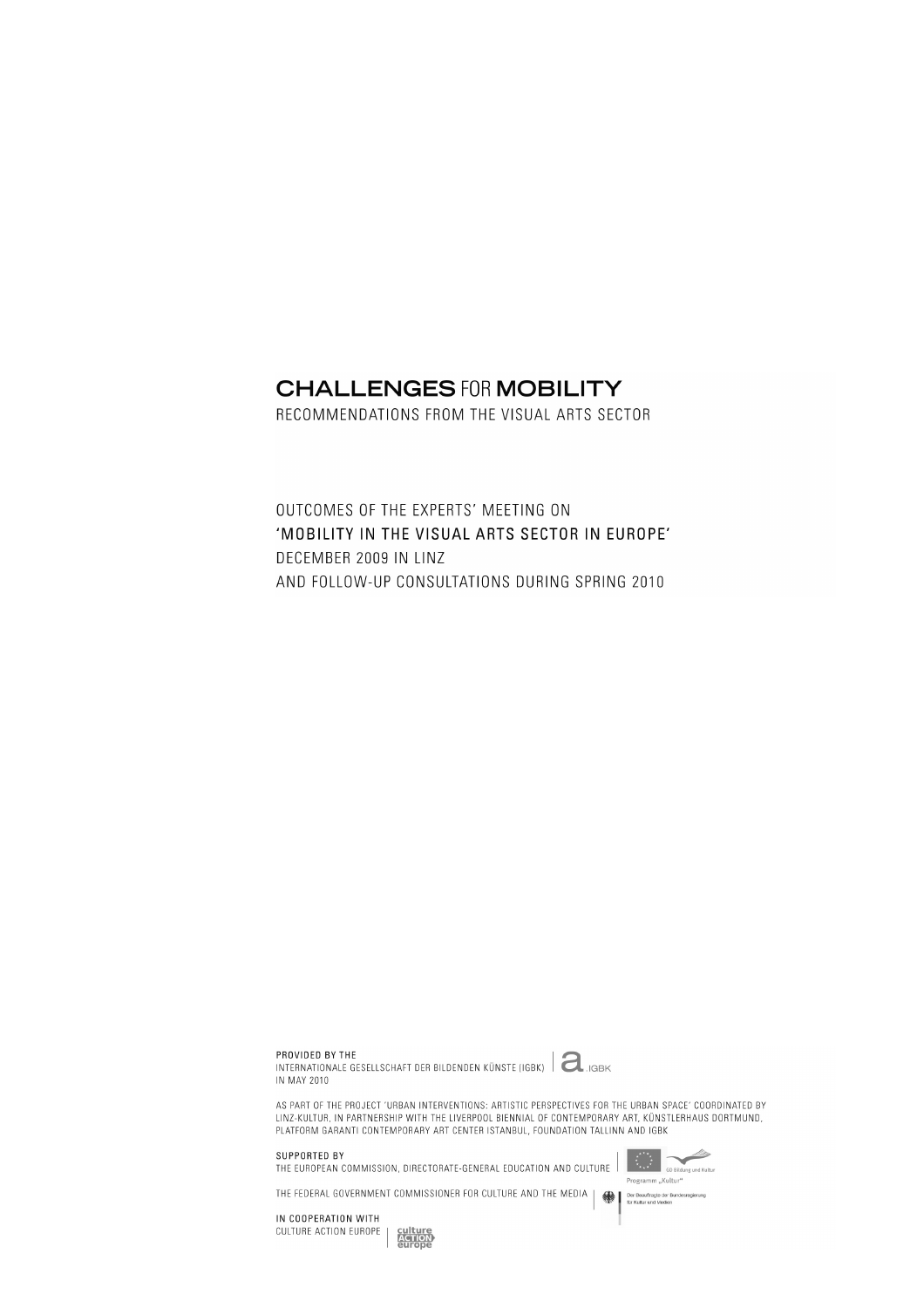# **CHALLENGES FOR MOBILITY**

RECOMMENDATIONS FROM THE VISUAL ARTS SECTOR

**EXPERTS' MEETING ON** 'MOBILITY IN THE VISUAL ARTS SECTOR IN EUROPE' DECEMBER 10 AND 11, 2009, LINZ

*On December 10 and 11, 2009, the Internationale Gesellschaft der Bildenden Künste (IGBK), Berlin, organised an experts' meeting on the topic 'Mobility in the visual arts sector in Europe'. The meeting was part of the EU project 'Urban Interventions: Artistic perspectives for the urban space' which is coordinated by the City Linz.* 

*Invited were delegates of artists' associations and practitioners in the fields of residencies and service/information as well as delegates of European/international organisations like the International Association of Art (IAA) Europe, the European Council of Artists (ECA), ResArtis and Trans Artists. Also experts who referred to existing studies and (pilot) projects and members of the OMC working group 'Mobility of artists and other professionals in the cultural field' took part. Culture Action Europe was partner of the event.* 

*The meeting focused on existing obstacles that visual artists face when mobile and the question how to make things easier. Discussions were related to the four topics 'customs and taxation', 'visa regulations', 'information: access and coordination' and 'supporting schemes'. The main outcomes of the meeting are outlined in the following.* 

The arts and culture sector is exceedingly mobile. Travelling and experiencing the unknown have always been important for artists and mobility is not a new phenomenon, but has been a reality for years. Mobility is much important for a professional artistic career. This is in order to establish networks, to reach new audiences and to step into international markets. Also the recognition at home increases by obtaining visibility abroad. Artists profit from infrastructures that may not exist in their home countries or get involved with artists' realities elsewhere. In general mobility is seen as a promoter for the professional development, assuming that it is a matter of own choice, but not a matter of survival – as it is a reality in some countries.

Structural and regulatory mobility obstacles have been identified in studies undertaken in recent years. Talking about obstacles that artists and cultural professionals face when being mobile within Europe and beyond, it is evident that in large part questions do not concern the visual arts sector only, but that a lot of overlap of the different sectors exists,

e.g. in terms of practical questions like visa regulations, access to information and supporting programmes etc. However, the meeting in Linz showed that some specificities of the visual arts sector need to be identified which might increase the complexity of the subject. The mobility of visual artists is closely linked to the mobility of artworks. Therefore questions of customs and taxation as well as transportation related to visual artworks need to be tackled, having in mind that individual artists often need to organise the shipping on their own. The meeting also made clear the important role

that residencies and artist run exchange programmes play in the mobility infrastructure, especially for the visual arts sector. The still increasing number of programmes and small informal structures and networks throughout Europe needs to be considered when setting up supporting programmes and when thinking about access to information on opportunities.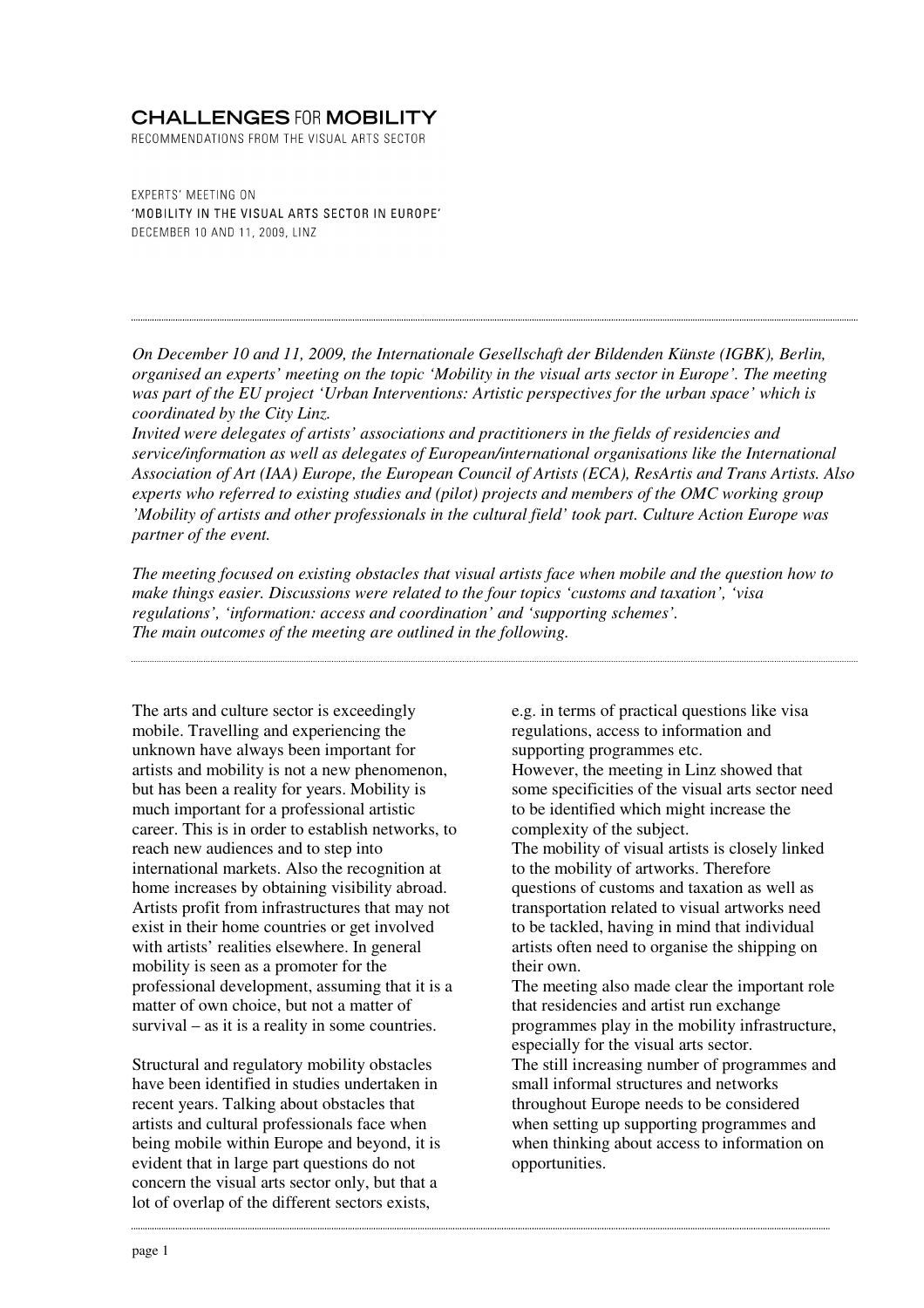#### **CUSTOMS AND TAXATION RELATED TO VISUAL ARTWORKS**

Artists promote their work internationally through exhibitions and art fairs, residencies and exchange programmes. Selling work may in large part - be a secondary issue. The organisation of temporary exportation of works within the EU and especially from and to third countries is an issue that needs to be facilitated in this respect.

The spectrum of media artists are working with has broadened, but still mobility is often linked to the mobility of physical artworks. For individual artists the shipping of works is not so much of a problem when being invited by organisers of art fairs and bigger events or galleries abroad that are able to arrange and to pay the transportation. But in many cases artists have to organise the shipping themselves. A huge number of artists' associations, residency organisers, small galleries, *Kunstvereine*, and small informal networks and initiatives exist across Europe and beyond. Such artists' organisations are very active in cross-border art exchange and facilitate mobility, but often lack capacity and resources for organisational aspects for the guest and participating artists.

In terms of taxation national rules apply when going abroad, since procedures have not been harmonised within the EU. The import and export of artworks from or to third countries is usually treated like any other good by the customs officers, who are trained to deal with standard situations. And there are great variations in the interpretation and application of customs legislation from one place to another, even within the same country. This could mean that artists are asked to pay VAT and in particular cases even customs duties on own works. Often the authorities in the home country do not believe that the transported works are the artist's own artworks or are more or less well informed when it comes to handling artworks (e. g. customs authorities estimations related to the commercial value of artworks).

Conventions that aim at facilitating the free flow of works by living artists exist, but are mostly seen as irrelevant or disregarded. The *Brussels Customs Convention* (1961) and the *UNESCO Agreement on the Importation of* 

*Educational, Scientific and Cultural Material 'The Florence Agreement'* (1950) are in many cases unknown to customs authorities and customs officers as well as to the artists. Information is needed on both sides to further the implementation. For a start the EU needs to examine how

existing conventions are applied.

The most secure way to avoid any difficulties at the border is to use a Carnet A.T.A. (Carnet 'Admission Temporaire / Temporary Admission') for temporary export. Often artists as well as organisations feel that the procedures are too bureaucratic, time consuming and full of drawbacks (e.g. a bank guarantee has to be provided), also the Carnet A.T.A. can be expensive. It was noted that the administrative bodies are aware of the difficulties that artists indicate; nevertheless a basis of cooperation or exchange does not really exist.

Reports from artists show that it is often not clear where to get reliable information on regulations, both within the home country and the different countries the artists are travelling to. This causes a feeling of legal insecurity. Also service bodies within the sector find it difficult to provide reliable information and giving advice is often problematic in this respect.

Useful information is already available at the internet, provided by national or European organisations, but the information is not easy to find and not linked.

Also written information is often not sufficient, but every case entails some research by the artist/the service body including telephone calls and the use of personal contacts.

## STEPS

> International conventions to facilitate the free flow of artworks by living artists exist. The visual arts sector needs the support of the EU institutions and the national governments in order to ensure their full implementation. For a start the EU needs to examine how existing conventions are applied.

> To establish a common basis of communication and regular exchange between the arts sector and the customs authorities as well as the institutions that provide the Carnet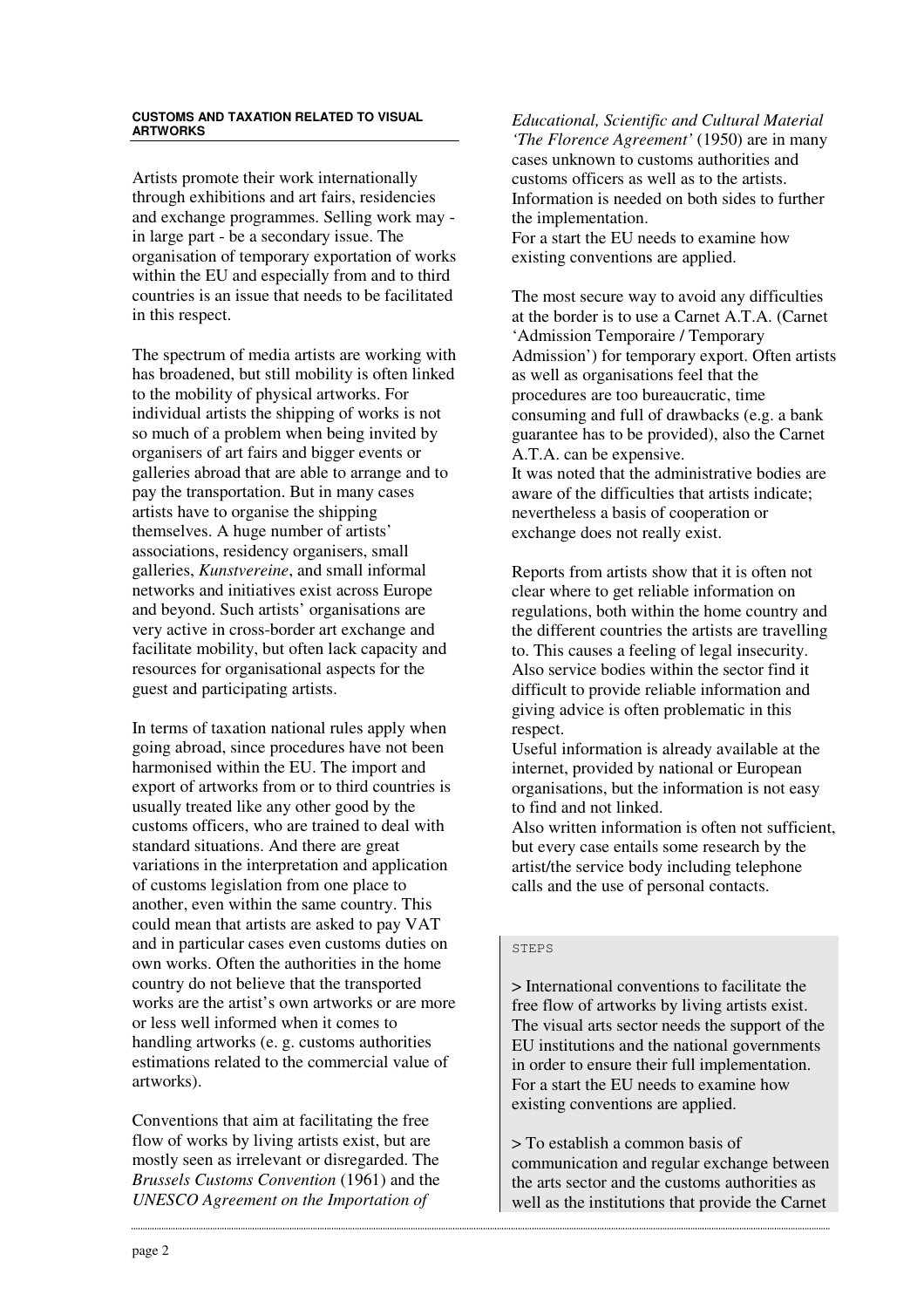A.T.A. is needed in order to facilitate procedures.

Artists' associations should take action to identify and to address the authorities at national level to establish a basis of exchange. Also relevant bodies at European level need to be addressed, as the EU is able to harmonise processes.

> Reliable information is needed for the arts sector as well as for the customs officers on what the rules and procedures are. The EU, the member states and their administrations must provide clear information about applicable rules. It is furthermore

necessary to collect good practice examples on efficient flow of information within the different countries.

> Strategies how to coordinate and broaden the information pool need to be rethought. A common database including updated information for the different countries is needed.

Considering difficulties in interpreting information, a serviced knowledge network and well trained mediators are much appreciated.

# **GOOD PRACTICE**

> The *Visual Artists Ireland* webpage (www.visualartists.ie) offers among many other useful services an 'info~pool' that provides information for artists on different aspects of the professional development. In the 'Legal/technical guide' section one can find information on importing/exporting works, VAT, contracts etc, supplemented with examples of good practice.

> The *Swiss Federal Customs Administration* provides regularly updated online information on the import of artworks. A version for 2010 is at the moment available in 3 languages, German, French, Italian

(http://www.ezv.admin.ch/zollinfo\_firmen/steuern\_abgaben/00384/02235/index.html?lang=de&d ownload=M3wBPgDB/8ull6Du36WenojQ1NTTjaXZnqWfVpzLhmfhnapmmc7Zi6rZnqCkkIN3g HqBbKbXrZ6lhuDZz8mMps2gpKfo&typ=.pdf).

It refers a.o. to the relevant UNESCO agreements and is put into practice by the customs authorities.

> *Visiting Arts*, based in London (www.visitingarts.org.uk): The webpage offers in the 'info & resources' area guidance and help sheets for artists and producers, who want to show arts and artists from overseas in the UK.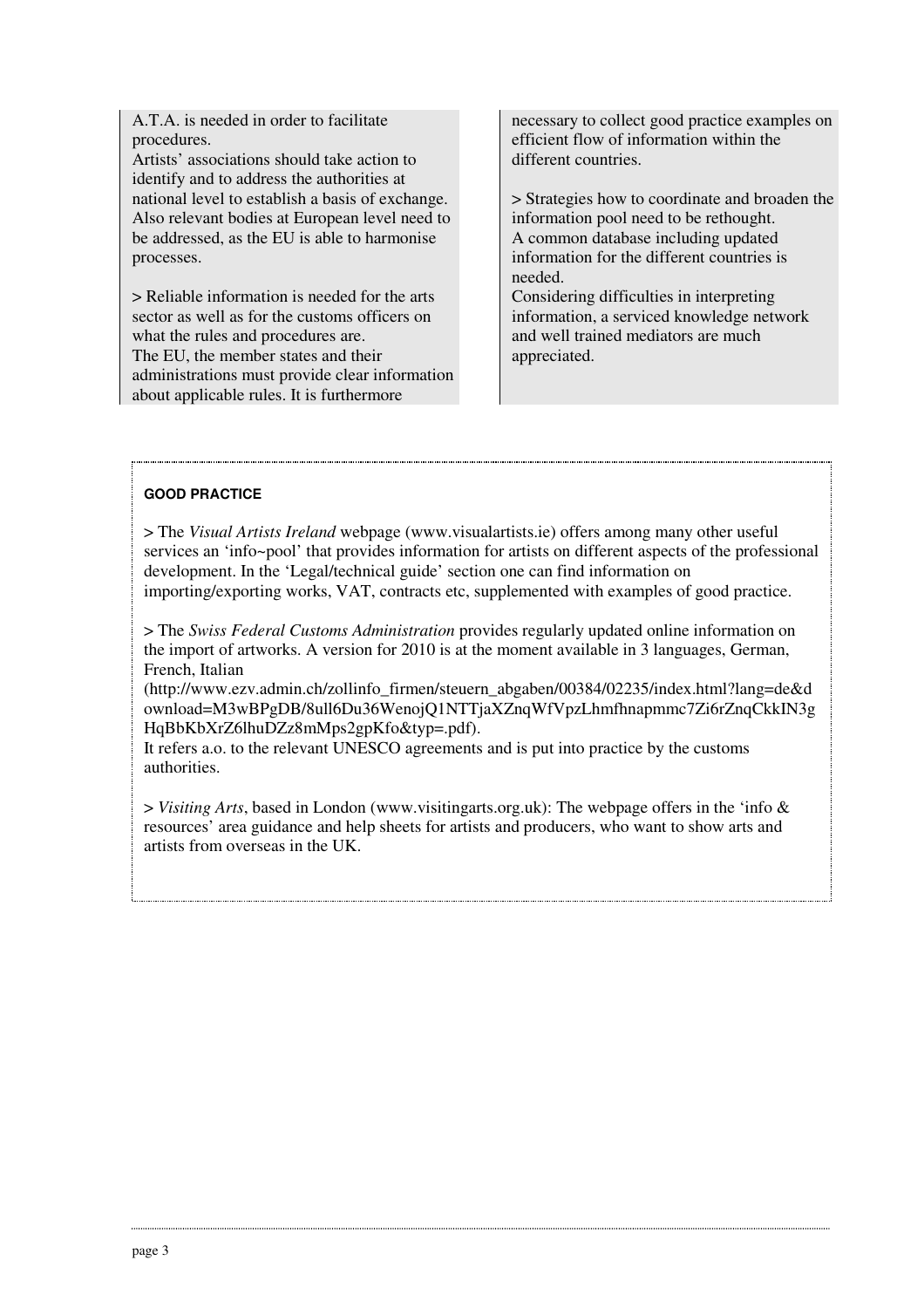#### **SUPPORTING SCHEMES FOR MOBILITY**

The structure of programmes and schemes to support the mobility of artists and cultural professionals in Europe has been carefully examined by *ERICarts* in the 'Mobility Matters' study (2008).

The Linz meeting focused on residencies and exchange programmes, as they are much important for the artists' international careers: They offer access to networks and possibly new markets; they create links between local art scenes/art audiences and international artists and audiences and do have an economic impact on the local art scene. It is evident that residencies and exchange programmes, often run by artists, play a key role within the mobility infrastructure. They support the mobility of artists as they often not only provide facilities (accommodation, working space, technical equipment, knowledge etc), but also financial means like grants.

The number of such programmes has significantly increased during the last years. Currently a lot of smaller, often artists initiated programmes are emerging in mainly central and eastern European countries. Support is needed - in terms of financial support, knowledge and training - to establish and strengthen programmes that can help to build up a mobility infrastructure, especially in those countries where mobility is mostly supported indirectly and where artist-in-residence programmes are the most common measures to do so. The dissemination of knowledge on how to build an infrastructure of mobility is crucial.

At the moment there is very little support available for long term projects or structural support, for example to assist smaller organisations and networks with their running costs. European grants and support programmes are for the large part bound to time-limited projects and are measured by short-term results. This is a serious problem for the continuity of smaller organisations. Here smaller grant options are needed for the structural costs in order to strengthen long term international engagement.

It is also noted that there is a particular need for more flexible, small grants available on short call, e.g. to cover travel costs. Often artists are invited to exhibit abroad, where the organisers arrange the presentation, public relations, a catalogue etc, but the travel and the stay has to be organised (or at least to be paid for) by the artists themselves. That is why in many cases several sources are needed to finance travel; in other cases artists are discouraged from taking such opportunities due to financial reasons. Smaller grants are also needed to participate in seminars and workshops. These are important for the professional career development of the artists as regards networks and markets.

Again the transportation of artworks needs to be taken into consideration. Invitations to exhibitions, festivals or residencies seldom comprise the transportation of the works to and from the (exhibition) place, the insurance etc. And transport costs for artworks are often high.

It is noted that there is a need for a more equitable access to mobility options across Europe. At the moment artists do not have the same access to mobility programmes, this is due to a lack of funding or institutional support or simply a lack of information. The existent imbalances between countries and regions need to be addressed.

Here the mapping of mobility flows is essential. There is no clear picture of artistic mobility in Europe, therefore a better measuring of mobility and the collection of data is crucial to understand patterns of mobility, in order to support infrastructures and to overcome imbalances.

#### STEPS

> At all levels running costs for smaller organisations and programmes need to be considered in order to build up mobility infrastructures and to strengthen long term international engagement.

> The provision of knowledge and training for artists and other cultural workers how to build up mobility infrastructures is crucial.

> There is a particular need for flexible smaller grants for travel and transportation costs, available at short notice. A systematic collection of good practice, generated by the sector, is necessary.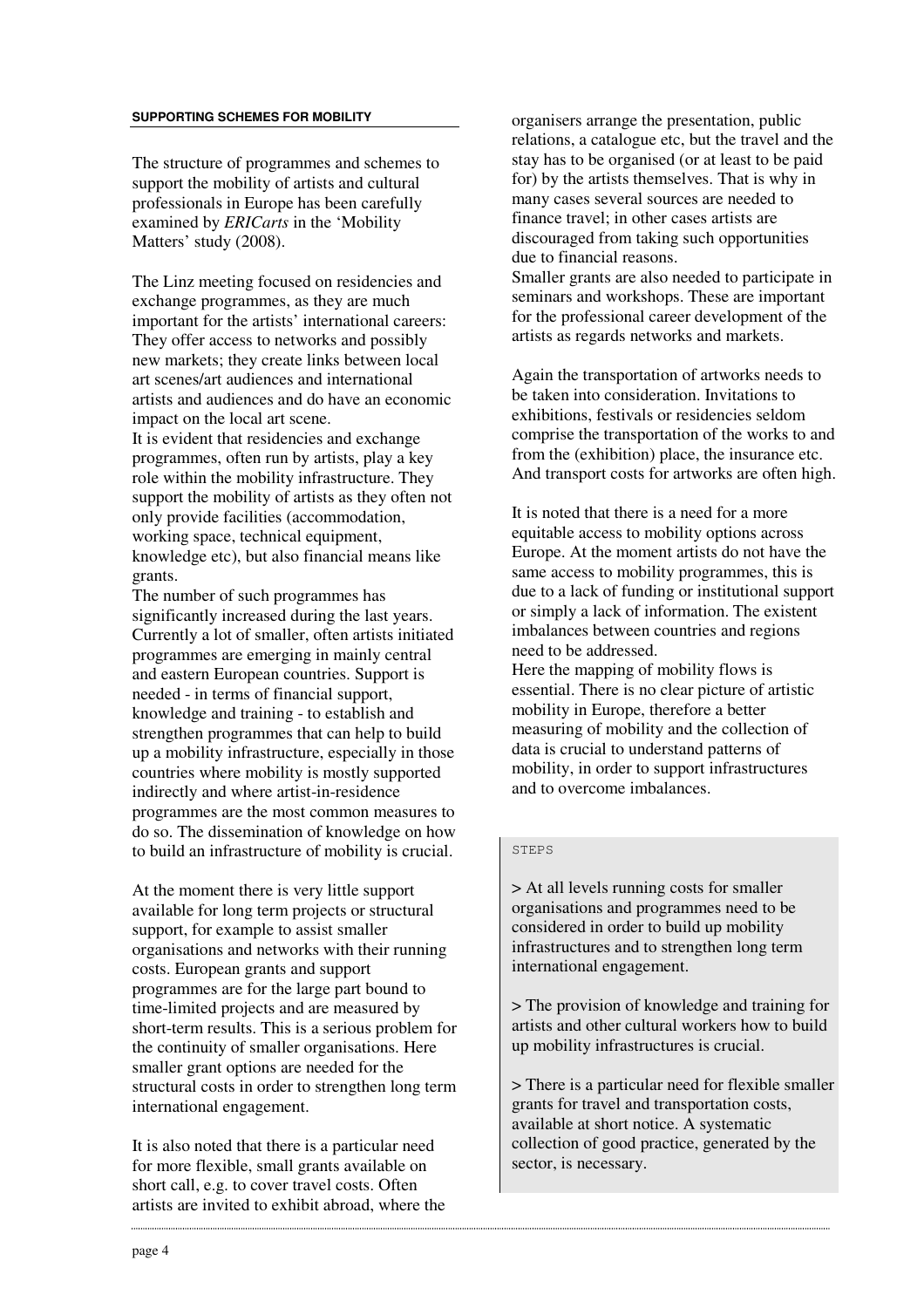> Equal opportunities and access to mobility programmes for artists throughout Europe have to be stimulated.

> Mapping mobility flows and trends and getting better statistics is essential (this is for example part of the pilot project *SPACE - Supporting Performing Arts Circulation in Europe* that started analysing persistent imbalances in terms of the circulation of performing arts works in Europe).

Data needs to be collected by the member states, supported by the sector. At EU level a network of institutions and key players of data collection should be implemented.

> Also the mapping of benefits of mobility, such as professional development and lifelong learning, and their proper circularisation is much important.

# **GOOD PRACTICE**

> 'Nordic-Baltic Mobility Programme for Culture' of the *Nordic Council of Ministers* (www.kulturkontaktnord.org): the programme offers funding for mobility of individuals, for network building for artists and cultural operators as well as for residency centres in the Nordic and Baltic countries. The residencies can apply for annual funding to cover scholarships for artists. Application is possible online; several application rounds a year.

> The *Arts Council of Finland* (www.taiteenkeskustoimikunta.fi) offers smaller grants like travel grants for individuals, artists-in-residence grants for individuals, artists-in-residence grants for communities.

> Visual artists in Germany can apply for support to exhibitions and biennials abroad with the *Institut für Auslandsbeziehungen* (www.ifa.de). It is explicitly stated to apply for travel, transportation, insurance as well as the leasing of equipment. Also travel grants are provided for artists from developing countries exhibiting in Germany.

.<br>..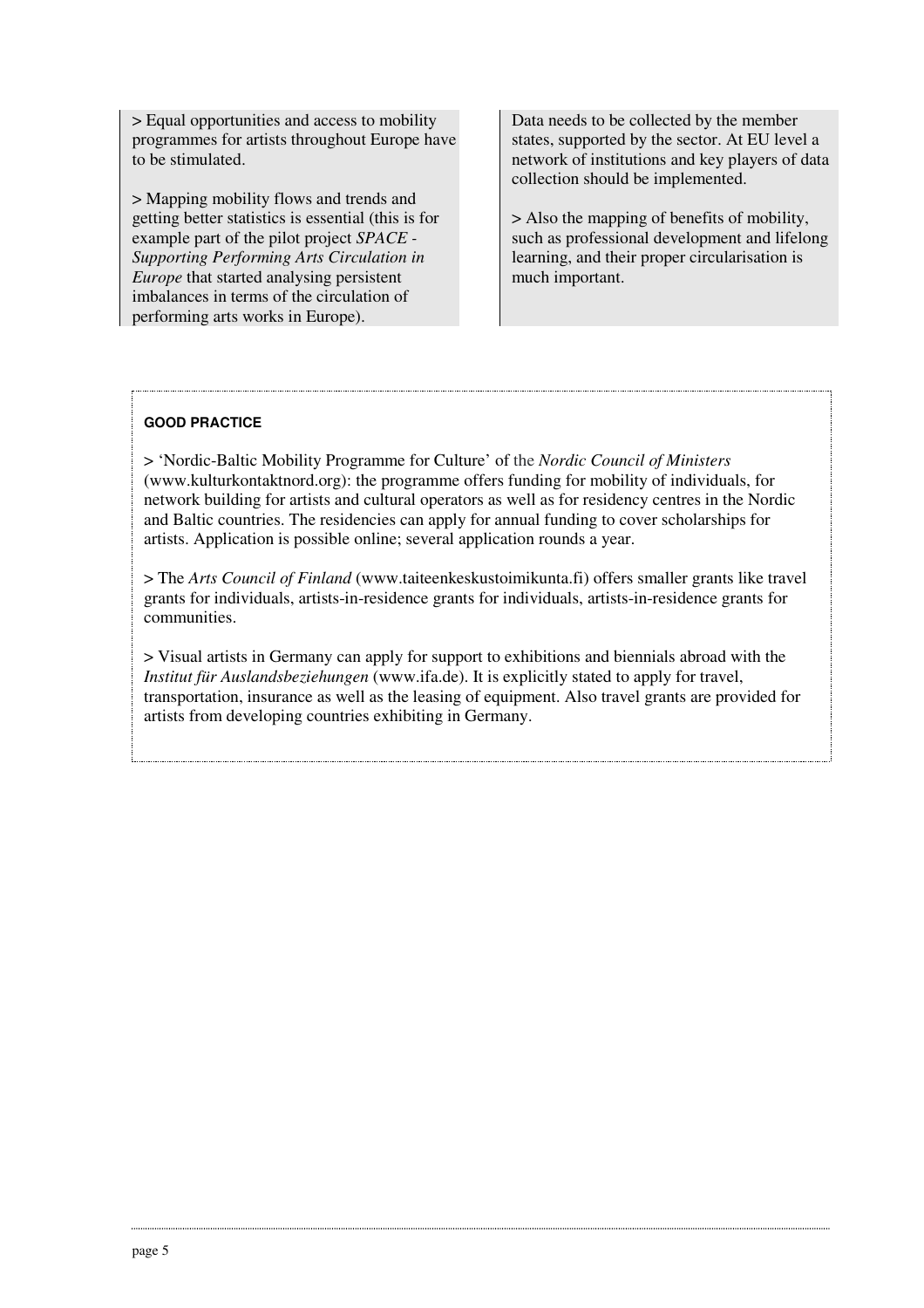Visa regulations within the EU countries and the difficulties for artists from third-countries to get a visa or a work permit for a member state is not an issue specific to the visual arts, but affects all sectors. For the visual arts a variety of cases is known where artists were not able to attend the opening of own exhibitions or could not participate in a residency due to visa problems. It is also noted that residencies have had to react to the increasingly problematic visa context: More and more short term residencies of 2 to 3 months maximum are available that would normally have been generated for a longer period.

It is predictable that the situation will intensify in the future since travel and intended stay restrictions are increasing.

Identified obstacles for mobility as regards visa and residence permit applications are the heterogeneous, nontransparent and often time consuming application procedures, the difficulties in interpreting regulations, the need for personal application, the need for confirmation of being an artist, the lack of reliable information.

Long term visa and residence permits are issues that have to be tackled at national level as well as at European level. They are linked to questions of social security, taxes etc and need to be discussed in a broader context and – within the member states - in cooperation with Ministries of the Interior, Ministries of Social Affairs etc.

At European level some provisions have recently been adopted. The European Council adopted the 'EU Blue Card' in May 2009, a special residence and work permit, to offer more prospects for the entry of high-skilled foreign workers from third-countries. The 'Community Code on Visas' was adopted by the European Parliament and the Council in July 2009. The regulation seeks to reinforce cooperation in the Schengen area and lays down procedures and conditions for the issuing of short-stay visas and transit visas. It will apply to any third-country national who must be in possession of a visa when crossing the external borders of the member states.

Within particular time periods the member states have to incorporate the new provisions into their domestic legislation. Opportunities should be taken by the sector to address the national authorities to consider the patterns of the art sectors and their particular demands (such steps were taken in The Netherlands and Austria where working groups have been established).

The harmonisation of procedures to provide visas is very welcome, still obstacles of mobility remain. For example the 'Visa Code' lists necessities as well as supporting documents that visa applicants need to submit (or, in terms of supporting documents, *might* be asked by the authorities to submit). This includes biometric data, proof of travel medical insurance, a visa fee, a service fee, proof of intention to leave the territory (return or round air ticket, proof of financial means etc). Those are risk factors that artists and organisers must be able to afford.

There is also an urgent need for information on the impact that the regulations will have as well as for monitoring the proceedings into the arts sector. Correspondingly the sector has the responsibility to report shortcomings in current rules and in their application. Particularly in terms of short term stays and

inter-EU journeys the EU is able to change rules.

Possibilities to establish a common EU-wide fast-track procedure as regards short-term visas for third-country artists need to be examined. Also the proposal for a single application procedure for a single EU work permit for third-country nationals should be adopted by the Council.

Statistics on applications by artists and rejections of visa and residence permits are not available at the moment, but are needed. Here the sector has a responsibility to collect and report cases and examples. Also good practice from different countries needs to be collected, as well as special agreements at a bilateral level.

In terms of visa and residence permits cooperation of the art sectors is crucial. Also alliances with other mobile fields, like researchers, should be established to see which obstacles these fields face and to create strategic partnerships.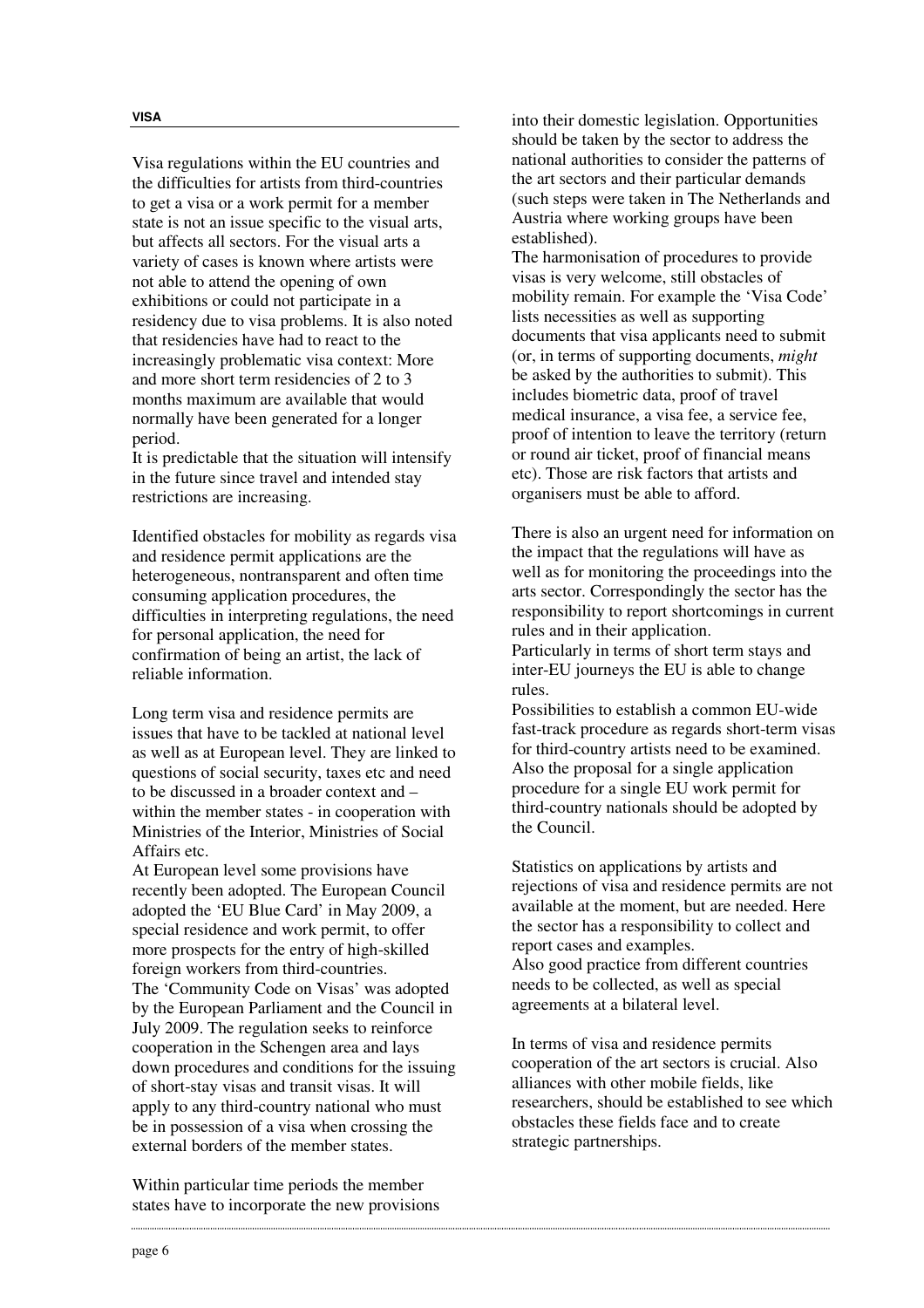#### **STEPS**

> The EU has the responsibility to harmonise application rules for visas and residence permits within the member states and to establish standard regulations to gain more transparency, not only within the Schengen area. This is particularly the case as regards short term stays and inter-EU journeys.

> The establishment of a common EU-wide fast-track procedure as regards short-term visas for third-country artists needs to be examined.

> The proposal for a single application procedure for a single EU work permit for third-country nationals should be adopted by the Council.

> Information on the impact of new regulations (e.g. Visa Code, EU Blue Card) on the arts sector is needed. Any revision of the

regulations must take into account the needs and specificities of the sector.

> The sector has the responsibility to address the national governments to gain attention for problems and specific needs of artists. Shortcomings need to be reported. Here inter ministerial approaches are necessary.

> Cooperation of the art sectors is crucial; also strategic alliances with other sectors (researchers, scientists) need to be established.

> Statistics are needed as regards successful visa and residence permits applications and rejections.

> Good practice needs to be collected regarding bilateral agreements to facilitate the free movement of artists.

# **GOOD PRACTICE**

> *SICA* (www.sica.nl), the *Federatie van Kunstenaarsverenigingen* (www.fvkv.nl) and *Trans Artists* (www.transartists.org) in the Netherlands established a working group on visas involving all the relevant national authorities. A simplification of procedures for obtaining temporary visas for visiting artists and arts professionals was gained in some respects.

> The *IG Bildende Kunst* (www.igbildendekunst.at) in Austria was invited to participate in a related inter-ministerial working group set up in 2009 and raised awareness on the problematic visa situation for artists with different communication activities targeted to the media in Austria.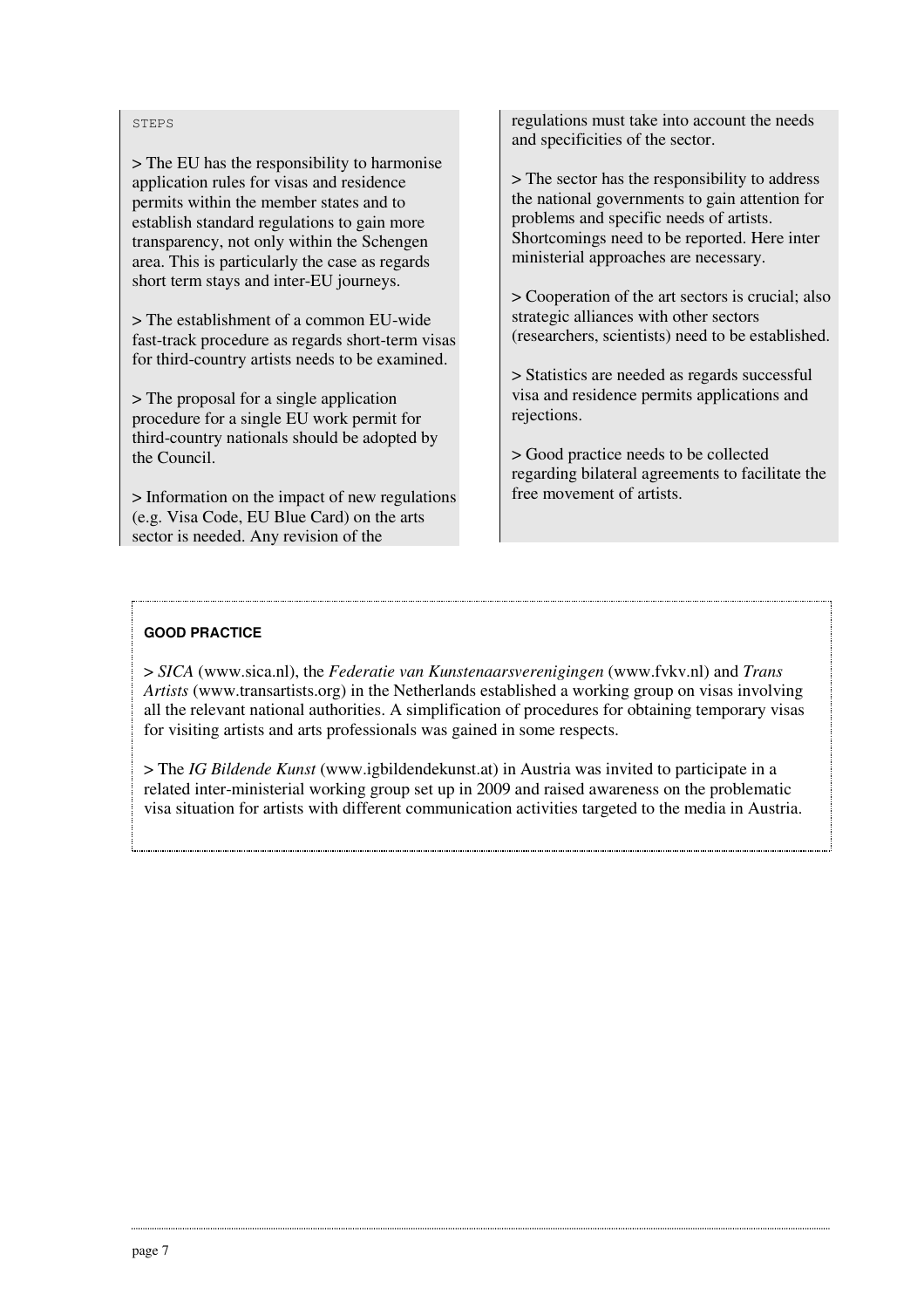#### **INFORMATION AND SERVICE**

Questions of customs and taxes, of visa and supporting schemes come along with the topic access to and coordination of information. Questions of information have become a priority topic for the OMC working group on *Mobility of Artists and Other Cultural Professionals*. Two levels need to be considered: Information on regulations and information on opportunities for artists.

Many good operational websites and platforms are already available at national and European level that offer information on mobility and cross-border cooperation. But the mass of information can be confusing and single sources are often known only at national level, but are not visible enough to assist artists across Europe. There is a need to address this fragmentation and lack of clarity. The need to collect good practice examples within the countries and at European level should lead to the development of strategies to better coordinate the existing structures: Overlap can be avoided and capacities could be better used by shaping profiles of information resources and by the creation of partnerships. Furthermore any streamlining of mobility information services needs to take into account the existing specialists (e.g. *<onthe-move>*, *Trans Artists*) and should not undermine art form specific agencies which exist in many European countries.

It was recommended by the *empirica* 'Study on the mapping and evaluating of existing platforms (websites) within the cultural sector…' (2010) to implement a central online access point to 'European culture' that links existing offers. It must also be taken into consideration that the interpretation of information can be problematic. The provision of information is often not enough that is why the implementation of a serviced knowledge network is much appreciated. Such an approach is currently tested in the *PRACTICS* pilot project, which aims at facilitating the provision of information about EU cross-border mobility in the cultural sector. A quality charter will define guidelines on how mobility information services shall be provided to users. The experiences of the *Cultural Mobility Contact Points* need to be carefully evaluated and considered for further actions.

To offer first-hand information and to avoid misinterpretation of information, exchange with civil servants in the different fields (taxation, visa etc) is necessary. To create this kind of strategic partnership is also one aim of *PRACTICS*.

It has also been stated that, although cultural information has been improved, the finding of information is still a problem in some countries and artists are often not aware of the existence of mobility options. This is especially the case in countries of Eastern and South Eastern Europe where it very much depends on individual initiative and contacts to profit from possibilities.

On the artists side a visible need for knowledge and intelligence training exists as regards information on mobility options and supporting programmes. Such training is for example provided by organisations like *Trans Artists* or *<on-the-move>*; the spectrum of offers needs to be broadened. Furthermore the need for capacity training of the sector is a strong demand. Cultural organisations play an important role to enhance artists' mobility, therefore training programmes addressed to the different professionals should be supported by all levels of government.

#### STEPS

> In supporting and providing information two levels need to be considered: information on regulations and information on opportunities.

> Good practice examples within the countries need to be collected. The sector should take opportunities to identify examples that best meet artists' needs.

> Coordination of existing structures/services and support of strategic partnership is crucial.

> The establishment of a serviced knowledge network within Europe is much appreciated. Synergies with appropriate existing information providers should be developed.

> Exchange with civil servants and creation of strategic partnership is crucial in order to avoid misinterpretation of information (as regards taxation, customs etc).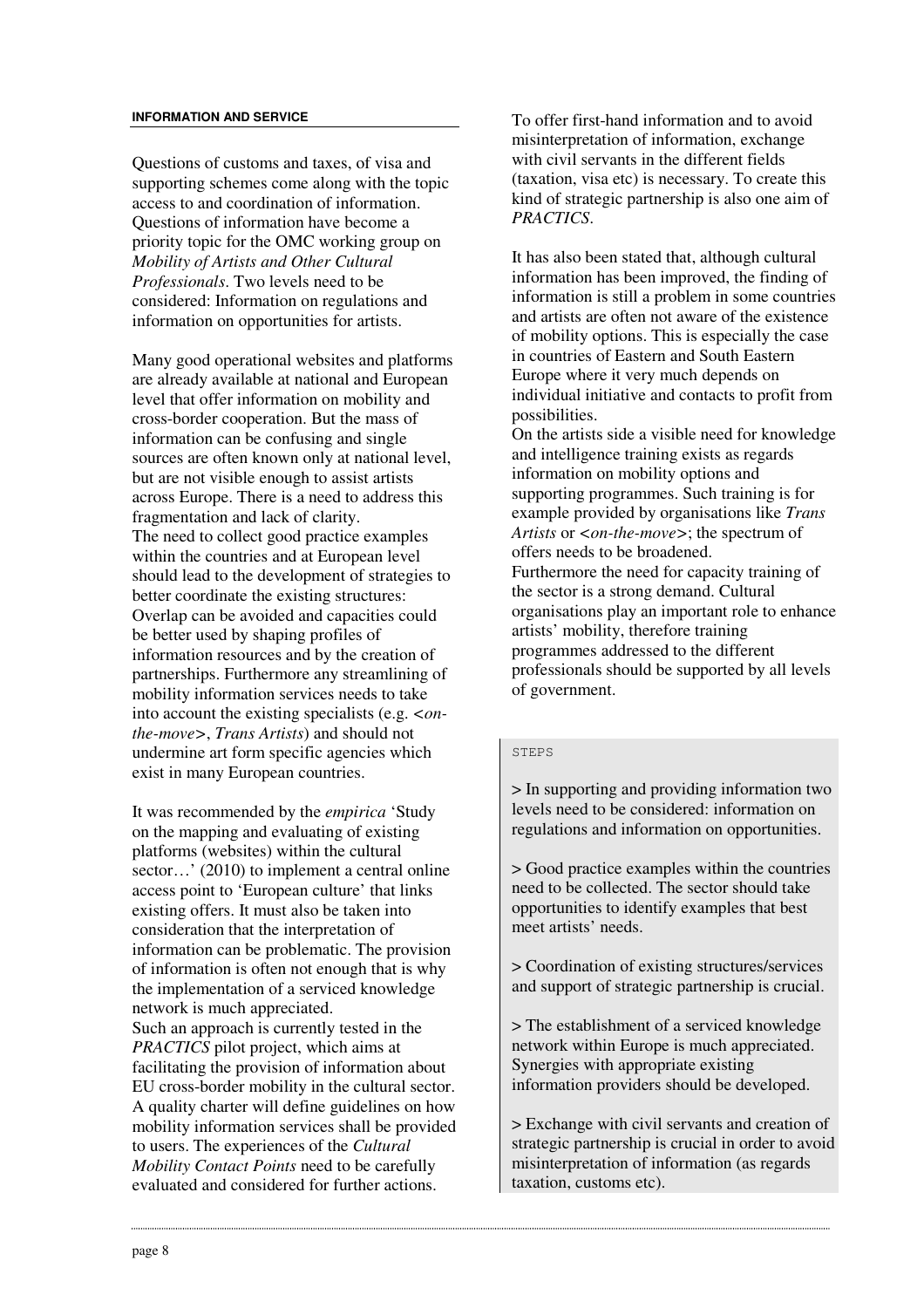> Training offers for artists regarding information on mobility options need to be provided.

> Capacity building and training programmes for cultural professionals need to be supported in order to better provide information.

# **GOOD PRACTICE**

 $\overline{a}$ 

> *Trans Artists* (www.transartist.nl) together with partner institutions throughout Europe has established the tool 'On-AiR' – mobility workshops and training programmes on artist-inresidence opportunities for young artists. The established network of partners helps to react to specific regional situations.

> *Res Artis* (www.resartisorg) launches the programme 'res support', a support scheme for emerging art residencies. Newly established residencies will get the opportunity to learn from existing programmes as regards all kind of practical issues.

> *Artservis* in Ljubljana (www.artservis.org) offers information for artists and cultural managers on funding sources, opportunities for creative and professional collaboration, a legal advice service as well as educational programmes. The service has grown organically since 2002 and enjoys great support from the artistic community in Slovenia.

> *Kunstenloket* in Belgium (www.kunstenloket.be) has established good relations with strategic partners such as the social security authorities in order to deal with specific problems in a more effective direct way.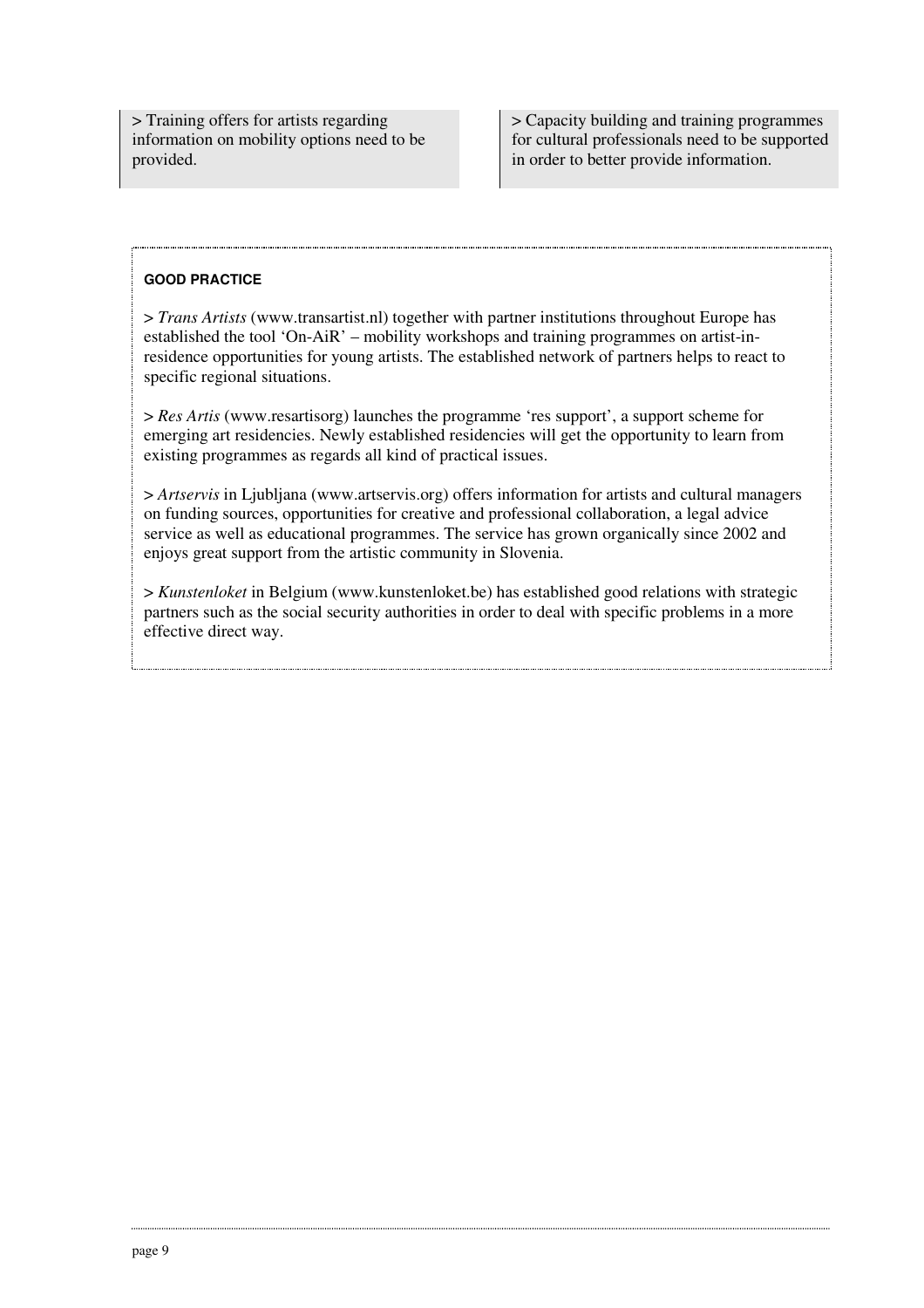### **SUMMARY OF OUTCOMES AND RECOMMENDATIONS**

*Outlined are recommendations related to the four topics 'mobility of artworks', 'supporting schemes for mobility', 'visa' and 'information and service' addressed to the EU institutions, to the member state governments as well as to organisations and networks in the field of visual arts in Europe. The good practice examples highlighted in the text compliment the recommendations and should be read as starting points to take further actions.* 

#### **THE EU INSTITUTIONS**

### **Mobility of artworks**

- The EU has to ensure the full application and implementation of existing international conventions that facilitate the free flow of art works, the 'Brussels Customs Conventions' and 'The Florence Agreement'. An examination of how the conventions are applied is necessary.
- As regards the Carnet A.T.A. the EU needs to support the harmonisation of processes.

• The EU has to provide clear information on applicable rules and procedures as regards customs and taxation within the member states and outside the EU. The implementation of a common database is necessary.

• The establishment of a serviced knowledge network including well trained mediators is crucial.

### **Supporting schemes for mobility**

• The EU has to consider running costs for smaller organisations and artists initiated programmes in order to strengthen their long term international engagement.

- The provision of knowledge and training on how to build up mobility infrastructures in crucial. Engagement within the sector in this respect has to be supported.
- Small grants for travel and transportation costs, available at short notice, have to be considered.
- The EU has to consider imbalances in access to mobility options for artists throughout Europe.
- Getting better statistics is essential. At EU level a network of data collectors should be implemented.

#### **Visa**

• The EU has the responsibility to harmonise the application rules for visas and residence permits within the member states.

• The establishment of a common fast-track procedure regarding short-term visas for third-country artists is crucial as well as of a single application procedure for a single EU work permit.

• Information on the impact of new regulations on the arts sector has to be provided.

• Any revisions should be made in consultation with the sector.

## **Information and service**

• Coordination of existing structures is crucial.

• The EU should establish a serviced knowledge network within Europe to serve both, artists as well as arts institutions. Developing synergies with appropriate existing information providers might offer cost-effective solutions. Existing networks and specialists that focus on specific art forms or particular issues need to be taken into account.

• Experiences of the *Cultural Mobility Contact Points* (*PRACTICS*) have to be evaluated and considered for further actions.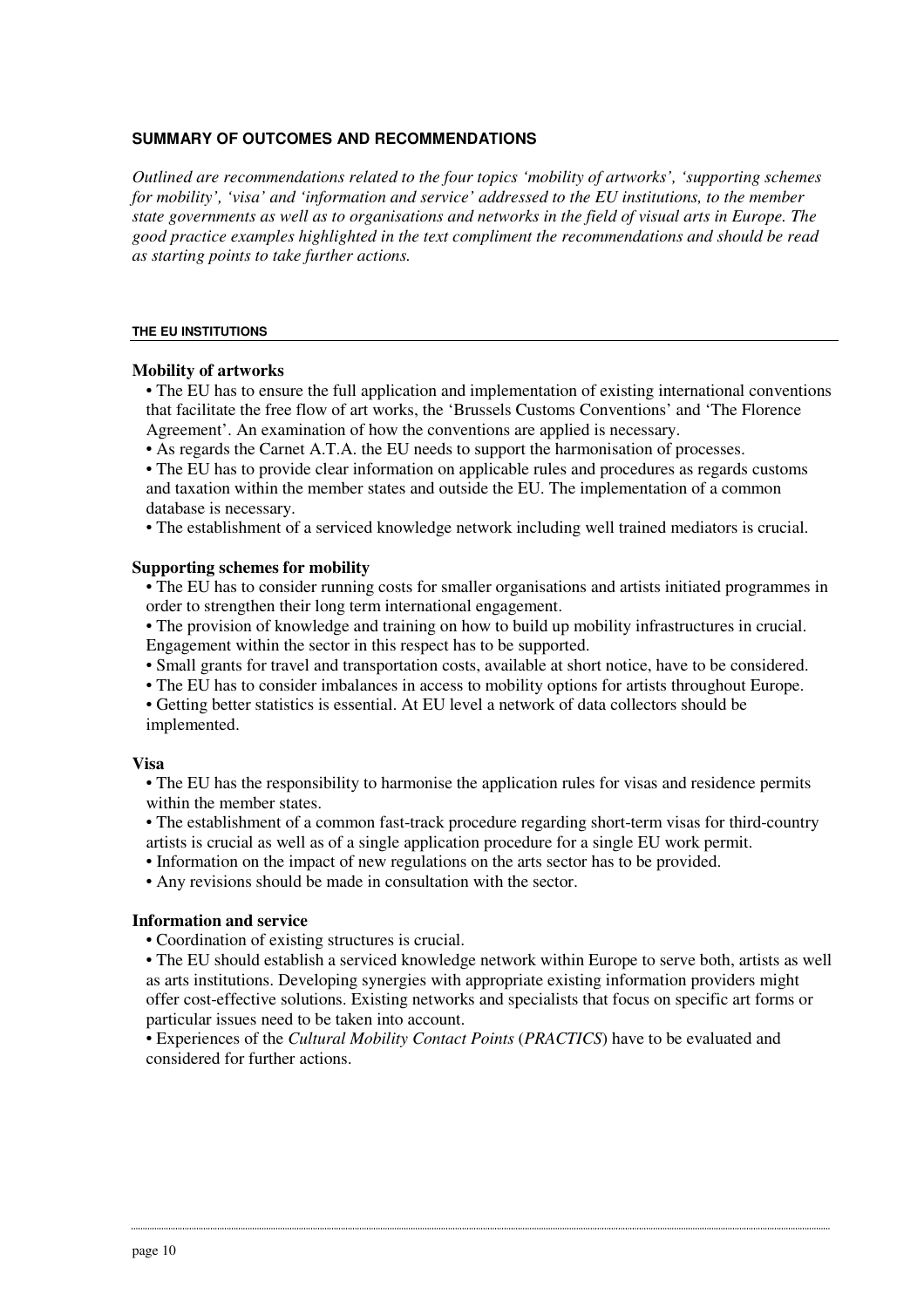#### **THE EU MEMBER STATES**

#### **Mobility of artworks**

• The EU member states have to incorporate existing international conventions that facilitate the free flow of art works into the domestic legislation.

• The member states should support the establishment of a common basis of communication and exchange between the arts sector and the customs authorities as well as the institutions that provide the Carnet A.T.A. to facilitate procedures.

• The member states and their administrations have to provide reliable information for the arts sector as well as for the customs officers on what the rules and procedures are regarding taxation and customs.

#### **Supporting schemes for mobility**

• The member states have to enlarge their support of running costs for smaller organisations and artists initiated programmes in order to strengthen long term international engagement of these key players within mobility infrastructures.

• Small grants for travel and transportation costs, available at short notice, must be supported.

#### **Visa**

• Consultation with national arts organisations and the establishment of national procedures reflecting the special needs of the (visual) artists is crucial.

### **Information and service**

• In providing information different levels need to be considered: information on regulations, information on opportunities.

• The establishment of a serviced knowledge network within Europe needs to be supported.

• Training offers for artists as regards information on mobility options should be supported as well as capacity building of cultural professionals.

#### **ORGANISATIONS AND NETWORKS IN THE FIELD OF VISUAL ARTS**

#### **Mobility of artworks**

• A common basis of communication and regular exchange between the arts sector and the customs authorities as well as the institutions that provide the Carnet A.T.A. is needed to facilitate procedures. Artists' organisations should take action to identify and to address the authorities at national level as well as relevant European political bodies.

• As regards customs and taxation reliable information is needed for the arts sector as well as for the customs officers on what the rules and procedures are. Good practice examples on efficient flow of information within the different countries need to be collected.

• Artists' organisations have to identify strategies how to coordinate and to improve the information pool according to artists' needs.

#### **Supporting schemes for mobility**

• A systematic collection of good practice examples that meet the artists' needs within the different countries is crucial.

• Mapping mobility flows and getting better statistics is essential (as it is part of the SPACE pilot project), also in order to overcome imbalances in access to mobility options throughout Europe. Imbalances need to be addressed.

• Mapping benefits of mobility and making these better known is very important: such as lifelong learning and professional development.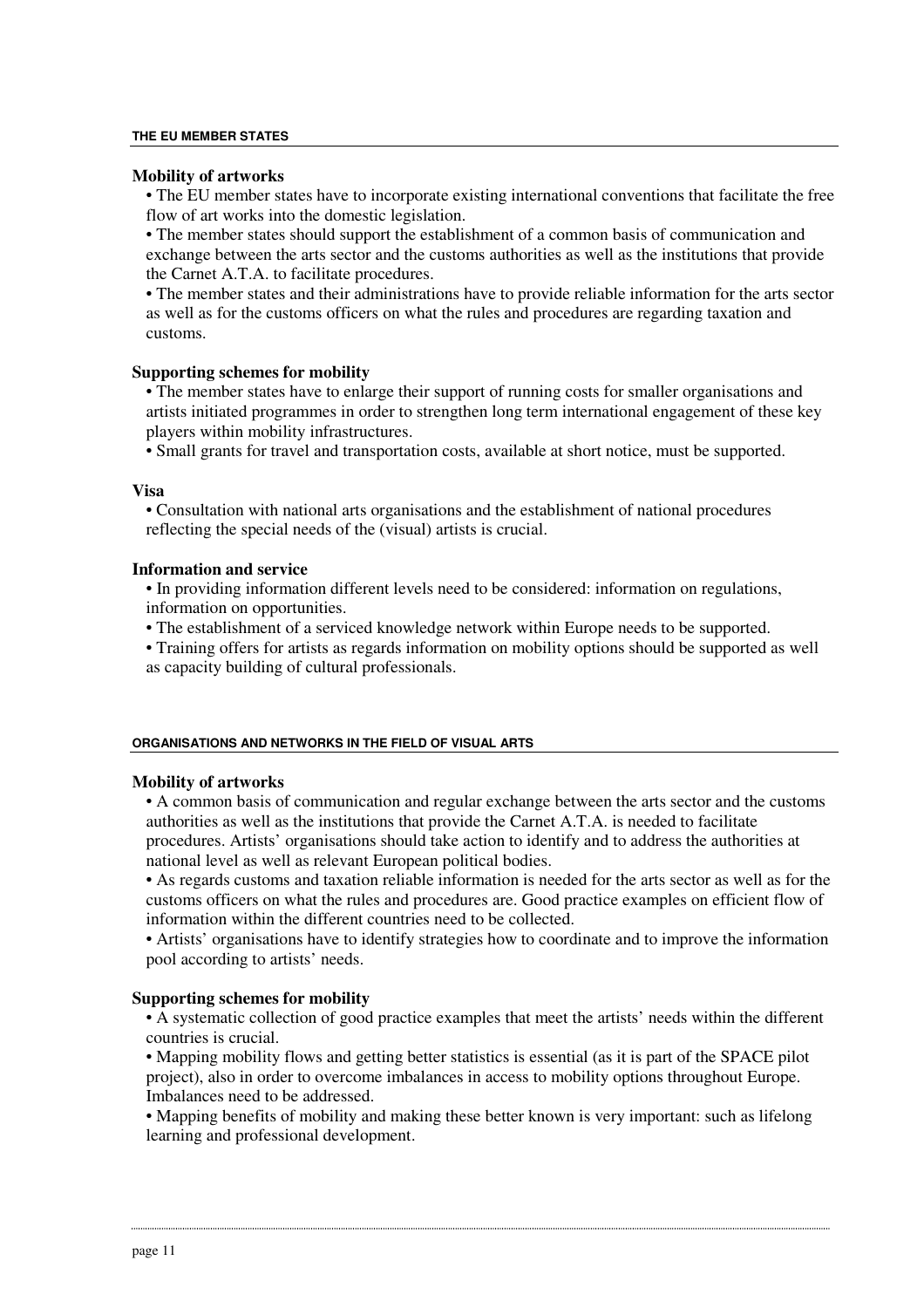# **Visa**

- Artists organisations need to address the national governments to report the specific needs of artists. Inter ministerial approaches are necessary.
- Statistics are needed as regards successful applications and rejections.

• Good practice needs to be collected regarding bilateral agreements to facilitate the free movement of artists.

• Cooperation of the art sectors is crucial; also strategic alliances with other sectors need to be established.

# **Information and service**

• Good practice examples of providing information within the member states need to be collected by the sector.

• To build up strategic partnership and exchange with civil servants is important to avoid misinterpretation of regulations.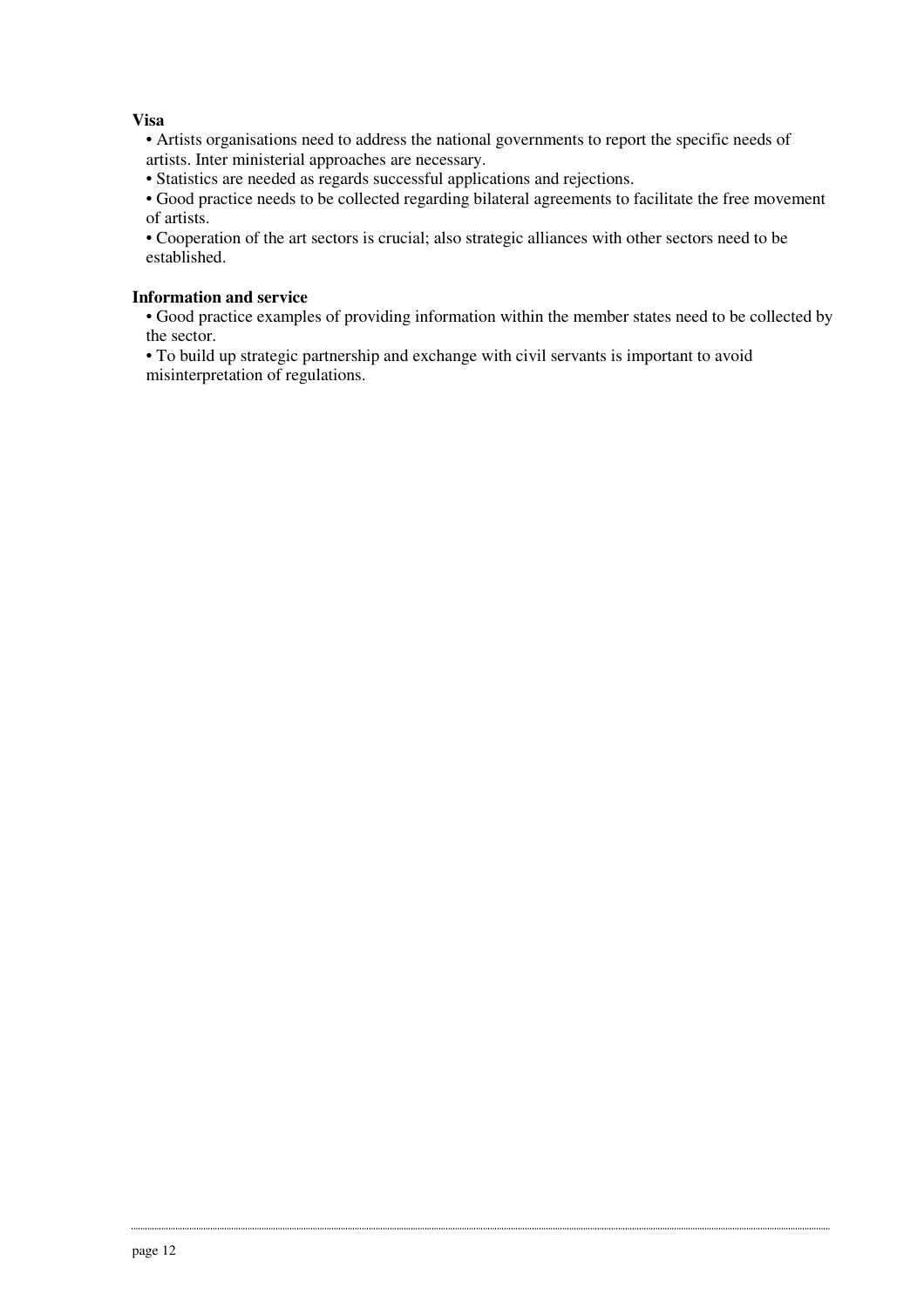## **PARTICIPANTS**

*of the experts' meeting, December 2009 in Linz* 

- Sylvia Amann InfoRelais (AT)
- Križana Brkic Cultural Contact Point Croatia (HR)
- Geoffrey Brown EUCLID (GB)
- Michael Burke European Council of Artists (DK) / Visual Artists Ireland (IE)
- Natalia Cehlariková Cultural Contact Point Slovakia (SK)
- Clymene Christoforou Culture Action Europe (BE) / ISIS Arts (GB)
- Peter Tomaz Dobrila Ministry of Culture Slovenia (SI)
- Paul Domela Liverpool Biennial (GB)
- Zusana Duchová Cultural Contact Point Slovakia (SK)
- Karol Frühauf ResArtis (NL) / BridgeGuard Residence Stúrovo (SK)
- Christine Heemsoth Internationale Gesellschaft der Bildenden Künste (DE)
- Holger Jagersberger Atelierhaus Salzamt (AT)
- Anja Jelavić Cultural Contact Point Croatia (HR)
- Ines Kežman Cultural Contact Point Slovenia (SI)
- Risto Kivelä Open Method of Coordination Working Group: Mobility of Artists and Other Professionals
- in the Cultural Field (BE, FI)
- Daniela Koweindl IG Bildende Kunst (AT)
- Meena Lang ECP Austria, Bundesministerium für Unterricht, Kunst und Kultur (AT)
- Mateja Lazar Cultural Contact Point Slovenia (SI)
- Alex Meszmer International Association of Art (IAA) Europe (GR) / visarte (CH)
- Elisabeth Pacher CCP Austria, Bundesministerium für Unterricht, Kunst und Kultur (AT)
- Richard Poláček Consultant for European Affairs / researcher (CZ, BE)
- Rona Rangsch artist (DE)
- Katharina Riediger The Education, Audiovisual and Culture Executive Agency (EACEA) (BE)
- Werner Schaub Internationale Gesellschaft der Bildenden Künste (DE)
- Peter Schmieder Künstlerhaus Dortmund (DE)
- Judith Staines  $-$  < on-the-move > (BE)
- Gerhard Stöger Wirtschaftskammer Oberösterreich (AT)
- Maria Tuerlings Trans Artists (NL)
- Thomas Weis Internationale Gesellschaft der Bildenden Künste (DE)
- Aleksandra Widhofner Bundesministerium für Unterricht, Kunst und Kultur (AT)